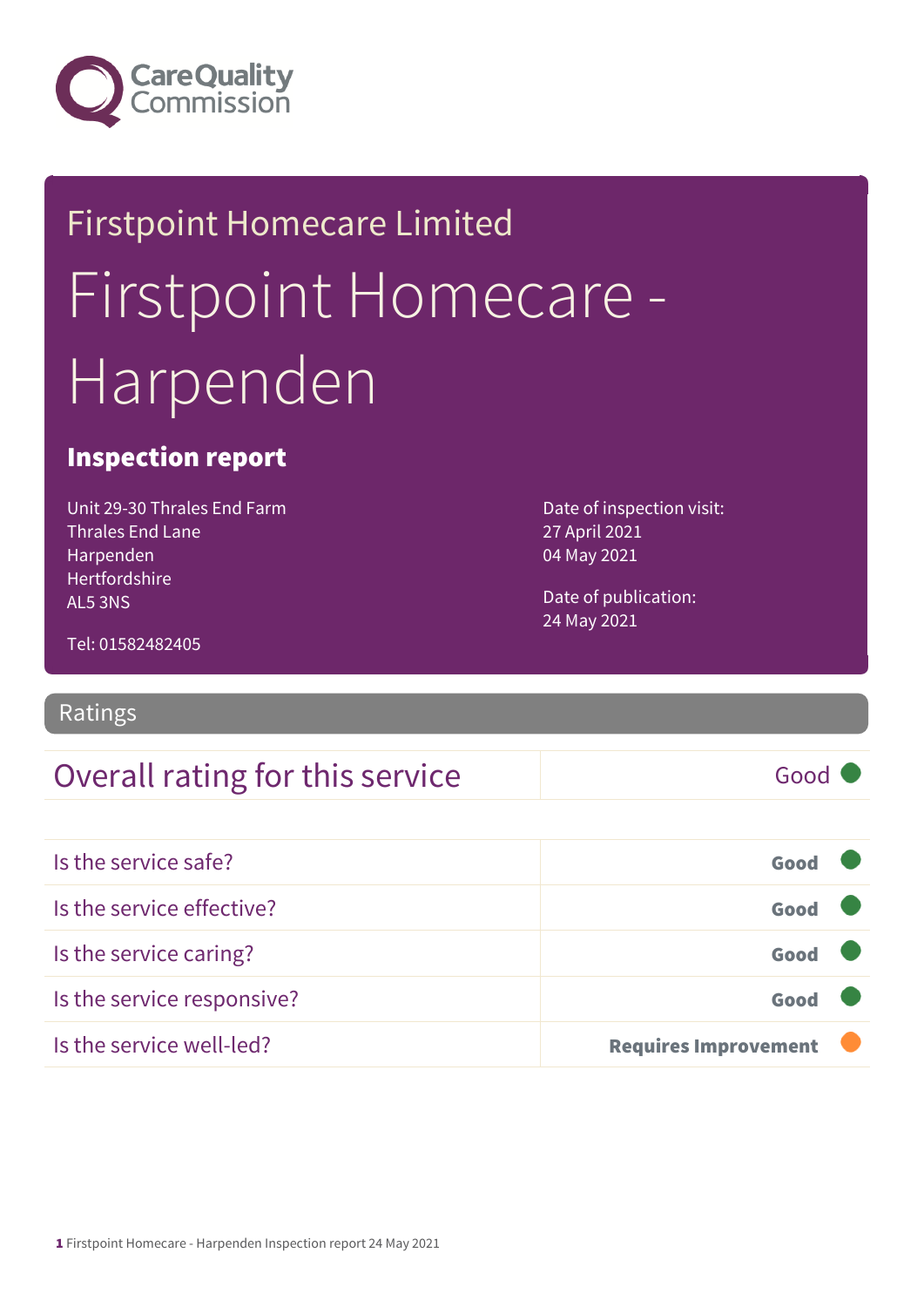### Summary of findings

### Overall summary

#### About the service

Firstpoint Homecare – Harpenden is a domiciliary care service providing personal care to older people and younger adults who may live with dementia, sensory impairments or physical impairments. At the time of the inspection 38 people were using the service.

Not everyone who used the service received personal care. CQC only inspects where people receive personal care. This is help with tasks related to personal hygiene and eating. Where they do, we also consider any wider social care provided.

#### People's experience of using this service and what we found

People felt safe with the care they received, and staff were knowledgeable about when to report concerns to safeguard people. Risk assessments highlighted people's individual needs, and professionals were referred to when staff needed input for people. Where things went wrong, this was shared with staff and lessons were learnt and changes implemented.

Medicines were given to people when they needed them, where discrepancies were identified these were actioned appropriately. Infection prevention control measures were in place and staff were wearing appropriate personal protective equipment (PPE).

People felt they were able to express how they wanted to be supported and staff were skilled and knowledgeable about their role. The provider ensured that staff went through a recruitment process and all relevant employment checks were completed.

People and relatives felt staff were kind and people were happy with the support they received. One relative said, "They are good, gentle and kind. They maintain her dignity at all times. The carers have been her family." People had the opportunity to shape the support they received through giving feedback. People were supported to talk about decisions about their preference for their support, in addition if they wanted to speak about end of life care.

There were enough staff to support people at the time of the inspection. The service had a change in management since the last inspection, the overall feedback was positive. The registered manager had systems in place to manage complaints. Overall, people and relatives said they felt listened to when they raise any concerns.

People gave mixed views about the communication between them and the management team. The management team acknowledged this and were putting additional communications in place such as a newsletter for people.

The registered manager had implemented a lot of changes since the last inspection which had been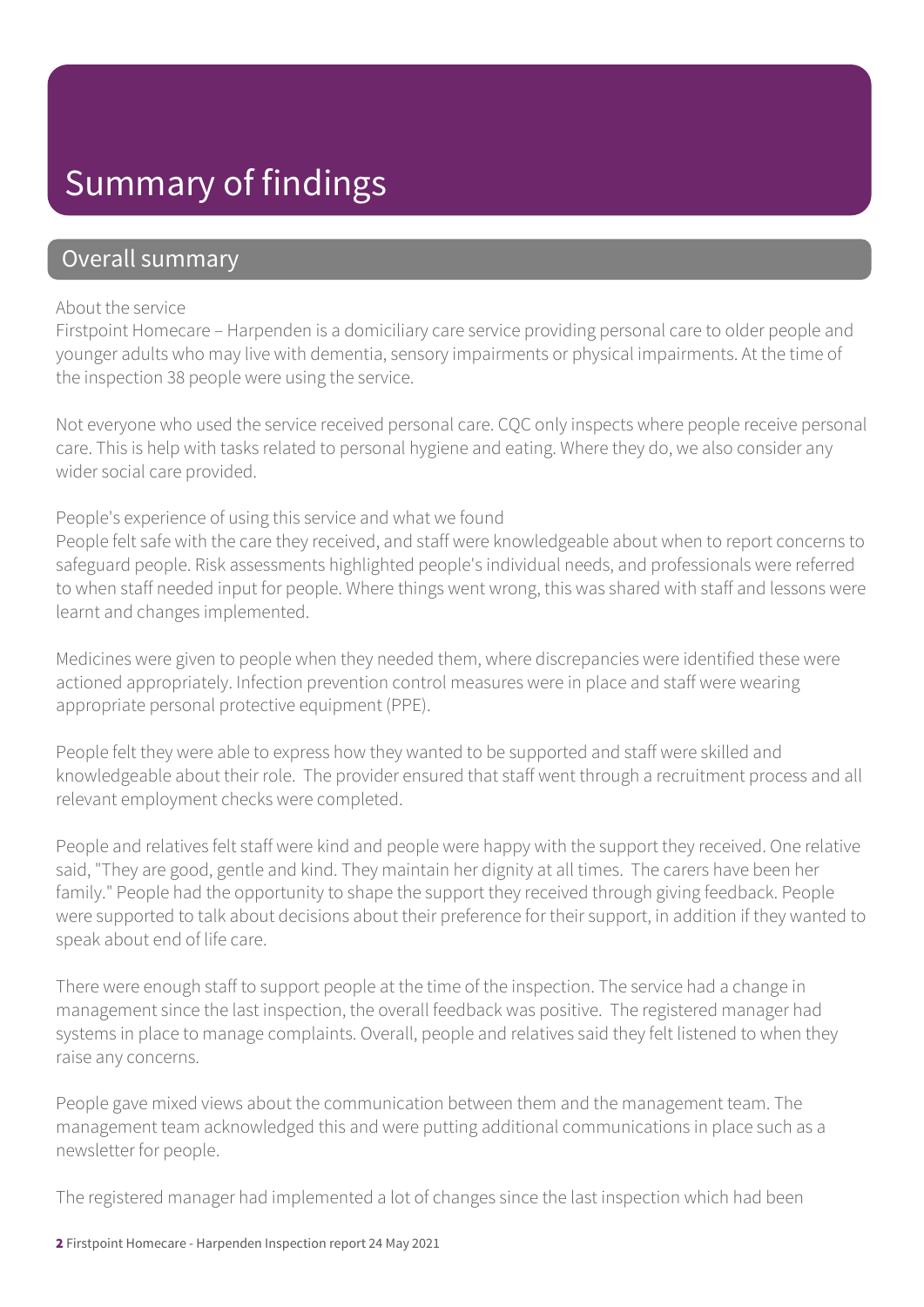acknowledged by the staff team. Systems had started to be used in a robust way and there were clear outcomes from the quality assurance systems in place. However, at the time of the inspection these changes had only recently been implemented. The registered manager understood the need to ensure the quality of care continued, and to ensure the systems and culture of the service is sustained.

People were supported to have maximum choice and control of their lives and staff supported them in the least restrictive way possible and in their best interests; the policies and systems in the service supported this practice.

For more details, please see the full report which is on the CQC website at www.cqc.org.uk

#### Rating at last inspection and update

The last rating for this service was requires improvement (published 12 March 2019) and there were breaches of regulation. The provider completed an action plan after the last inspection to show what they would do and by when to improve. At this inspection we found improvements had been made and the provider was no longer in breach of regulations.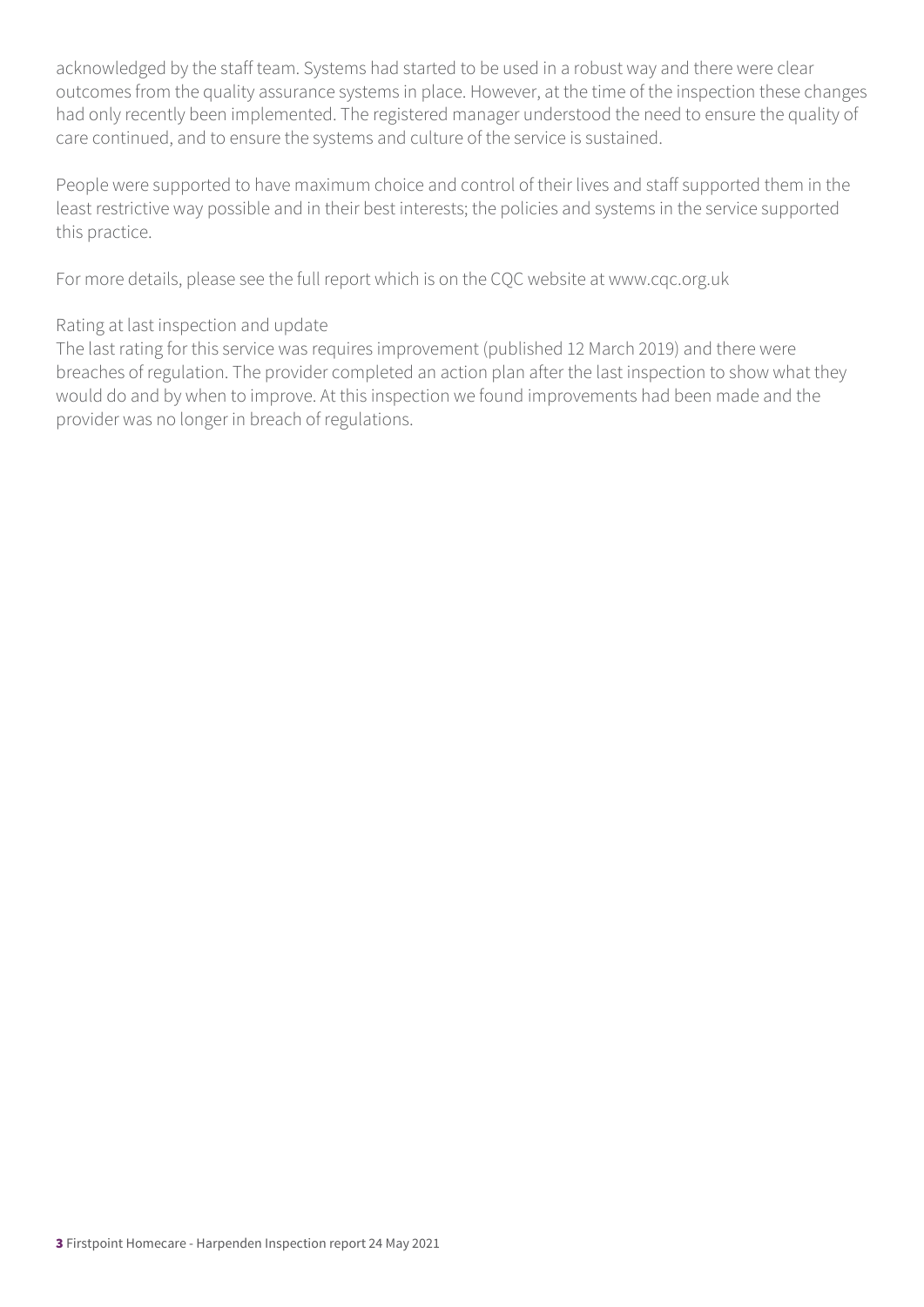### The five questions we ask about services and what we found

We always ask the following five questions of services.

| Is the service safe?                          | Good                        |
|-----------------------------------------------|-----------------------------|
| The service was safe.                         |                             |
| Details are in our safe findings below.       |                             |
| Is the service effective?                     | Good                        |
| The service was effective.                    |                             |
| Details are in our effective findings below.  |                             |
| Is the service caring?                        | Good                        |
| The service was caring.                       |                             |
| Details are in our caring findings below.     |                             |
| Is the service responsive?                    | Good                        |
| The service was responsive.                   |                             |
| Details are in our responsive findings below. |                             |
| Is the service well-led?                      | <b>Requires Improvement</b> |
| The service was not always well-led.          |                             |
| Details are in our well-Led findings below.   |                             |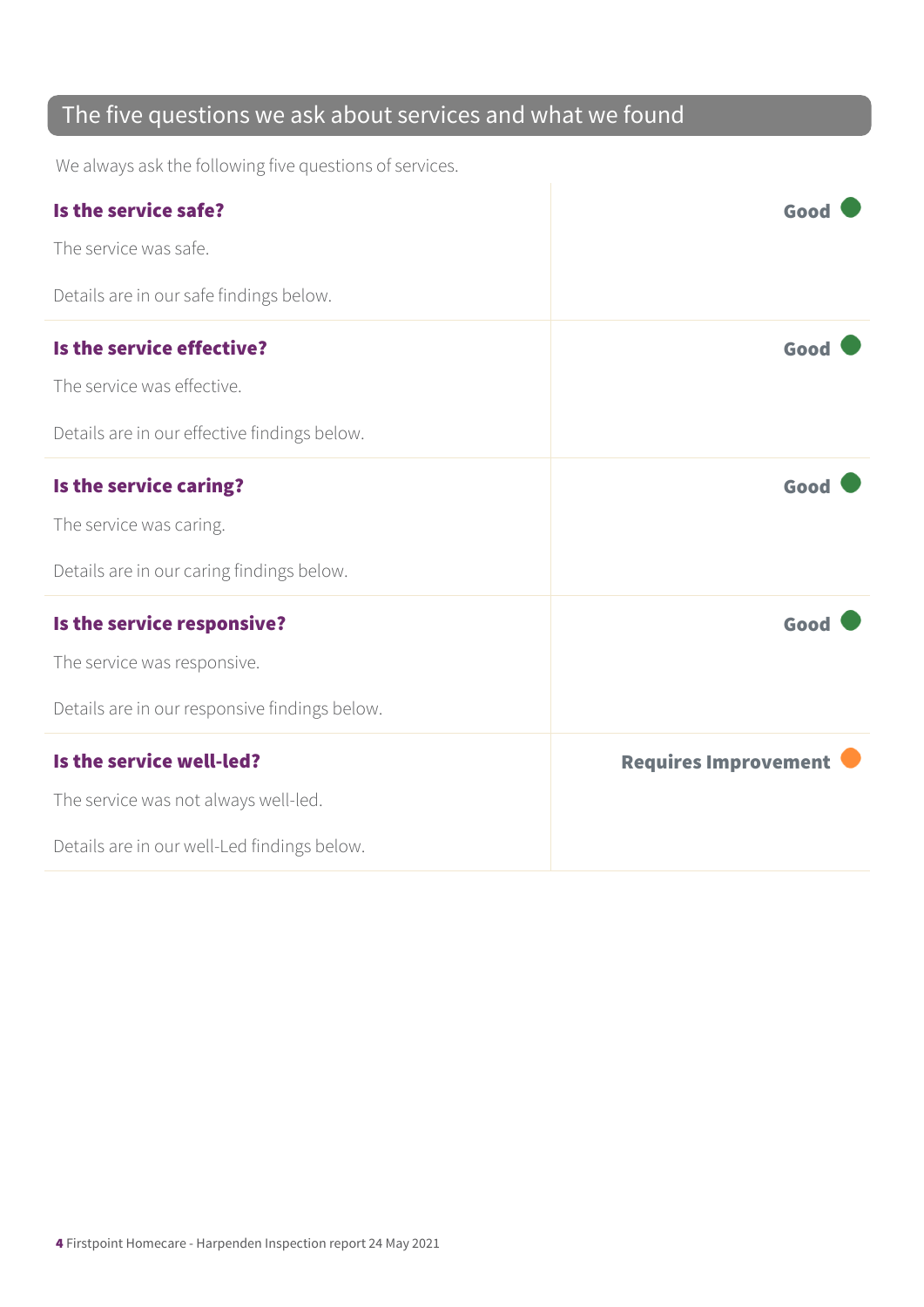

# Firstpoint Homecare - Harpenden

Detailed findings

## Background to this inspection

The inspection

We carried out this inspection under Section 60 of the Health and Social Care Act 2008 (the Act) as part of our regulatory functions. We checked whether the provider was meeting the legal requirements and regulations associated with the Act. We looked at the overall quality of the service and provided a rating for the service under the Care Act 2014.

Inspection team The inspection was completed by one inspector and an Expert by Experience.

An Expert by Experience is a person who has personal experience of using or caring for someone who uses this type of care service.

Service and service type

This service is a domiciliary care agency. It provides personal care to people living in their own houses and flats.

The service had a manager registered with the Care Quality Commission. This means that they and the provider are legally responsible for how the service is run and for the quality and safety of the care provided.

Notice of inspection

We gave the service 24 hours' notice of the inspection. This was because it is a small service and we needed to be sure that the provider or registered manager would be in the office to support the inspection.

What we did before the inspection

We reviewed information we had received about the service since the last inspection. We sought feedback from the local authority and professionals who work with the service. The provider was not asked to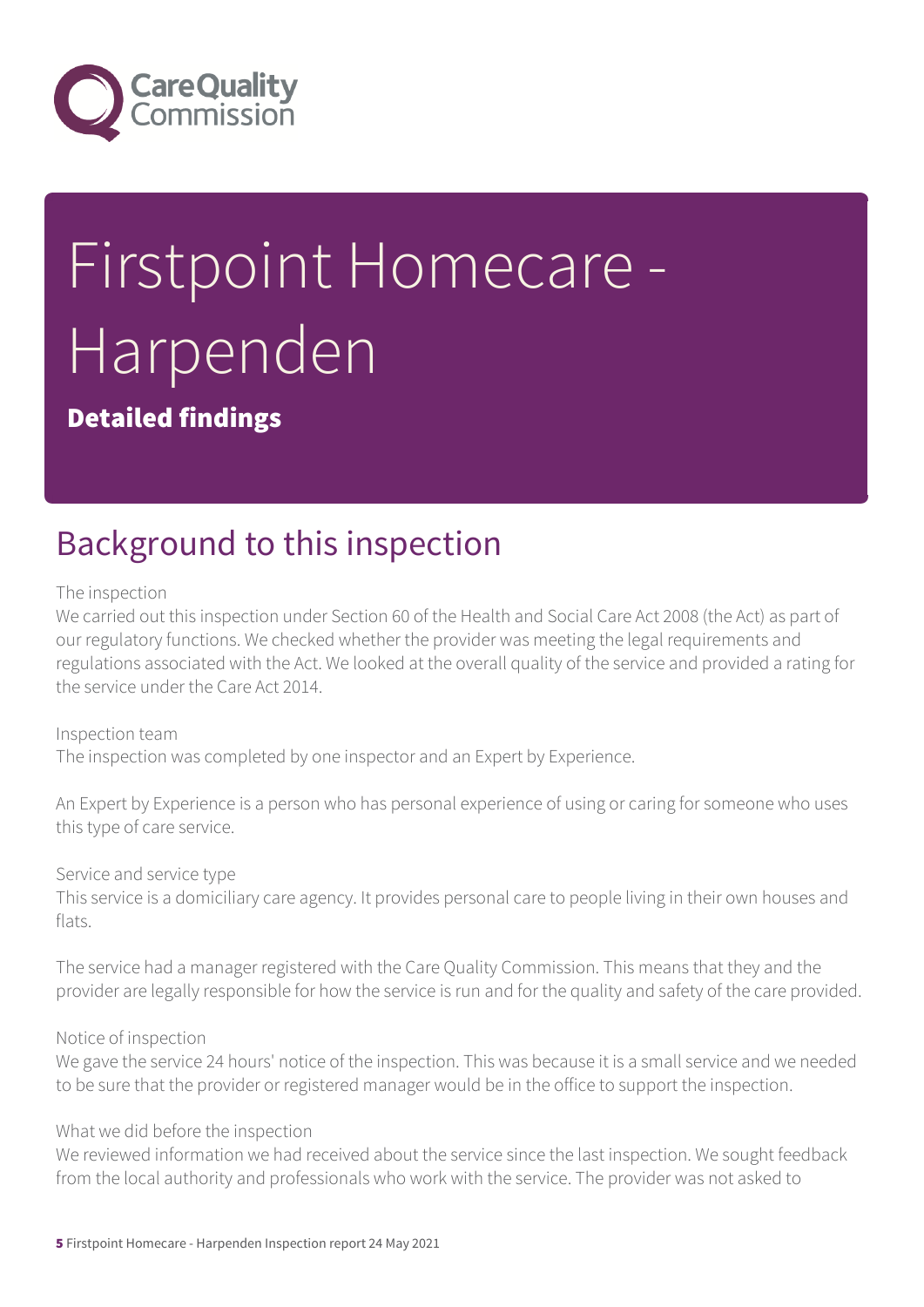complete a provider information return prior to this inspection. This is information we require providers to send us to give some key information about the service, what the service does well and improvements they plan to make. We took this into account when we inspected the service and made the judgements in this report. This information helps support our inspections. We used all of this information to plan our inspection.

#### During the inspection

We spoke with five people who used the service and seven relatives about their experience of the care provided. We spoke with six members of staff including the registered manager, assistant manager and care workers.

We reviewed a range of records. This included three people's care records and multiple medication records. We looked at three staff files in relation to recruitment and staff supervision. A variety of records relating to the management of the service, including policies and procedures were reviewed. We continued to seek clarification from the provider to validate evidence found. We looked at training data and quality assurance records. We spoke with one professional who had regular contact with the service.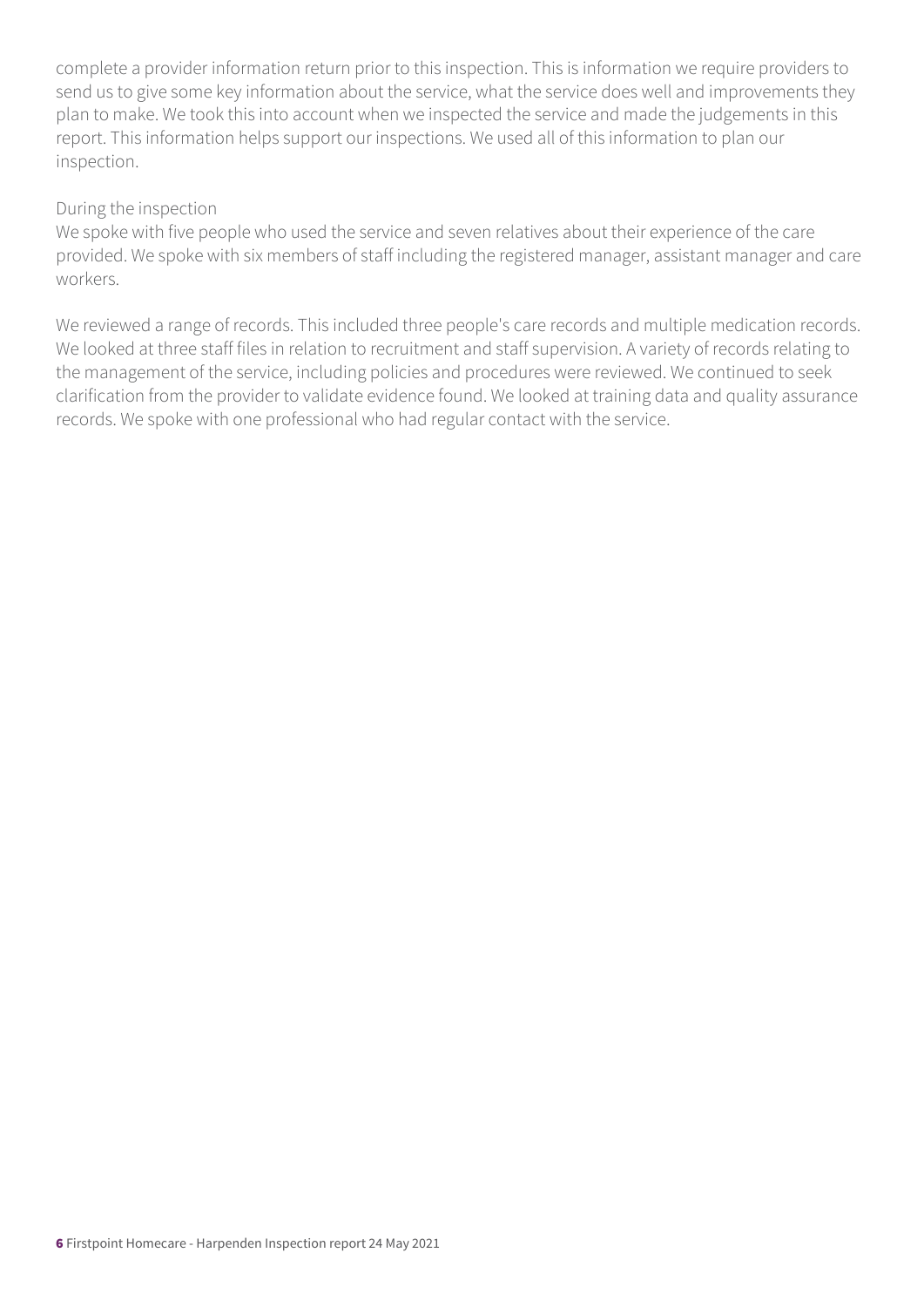### Is the service safe?

# Our findings

Safe – this means we looked for evidence that people were protected from abuse and avoidable harm.

At the last inspection this key question was rated as requires improvement. At this inspection this key question has now improved to good. This meant people were safe and protected from avoidable harm.

Systems and processes to safeguard people from the risk of abuse

- People and relatives spoke about how they felt safe whilst being supported by staff. One relative said, "[Person] absolutely feels safe with them [staff]."
- Staff knew how to identify, and report concerns to management relating to abuse. They said they felt comfortable raising concerns and received support to do this. One staff member said, "If I raised something its always actioned."
- Where safeguarding concerns had been raised the registered manager had systems in place to ensure these were investigated and dealt with in an open and transparent way. Safeguarding concerns were shared with the relevant professionals including CQC and the local authority.
- Incidents and accidents were reported and investigated. This information was collected, and actions identified to share the learning from this.

#### Assessing risk, safety monitoring and management

- Peoples risk assessments detailed their key support needs such as choking risks and personal care. Where risks were identified these records detailed how staff should support the person safely.
- Staff were able to talk about people's support needs and identify where someone may be at risk of falls or needed additional support in specific areas.
- When people put themselves at risk of harm, staff implemented changes to the person's care to make them feel safe. For example, one person was not able to get out of bed due to being unsafe moving around their home. Occupational health and staff supported the person to declutter which meant they were able to move around their home in their wheelchair and go outside if they wished.

#### Staffing and recruitment

- The registered manager said they tried to ensure people had the same care workers to offer consistency, to do this they needed to continue to recruit new staff. The provider had implemented a recruitment team to ensure there was dedicated people to source staff who met the values they wanted.
- The service had a change in management since the last inspection. The overall feedback from people and relatives was good. Staff felt there had been improvements in the morale of the team. A staff member said, "When I work with people, they are good, and we get on well with each other. The morale is really good. We know each other well and always have positive things to say and do not feel lonely."
- People said overall staff were on time, where staff were running late the office would contact the person. One relative said, "The carers record electronically when they arrive and when they leave. I have the facility (on an app) to and go online and check the times etc. and the names of the carers." One person said, "Normally they are on time. If they are late the office will ring me."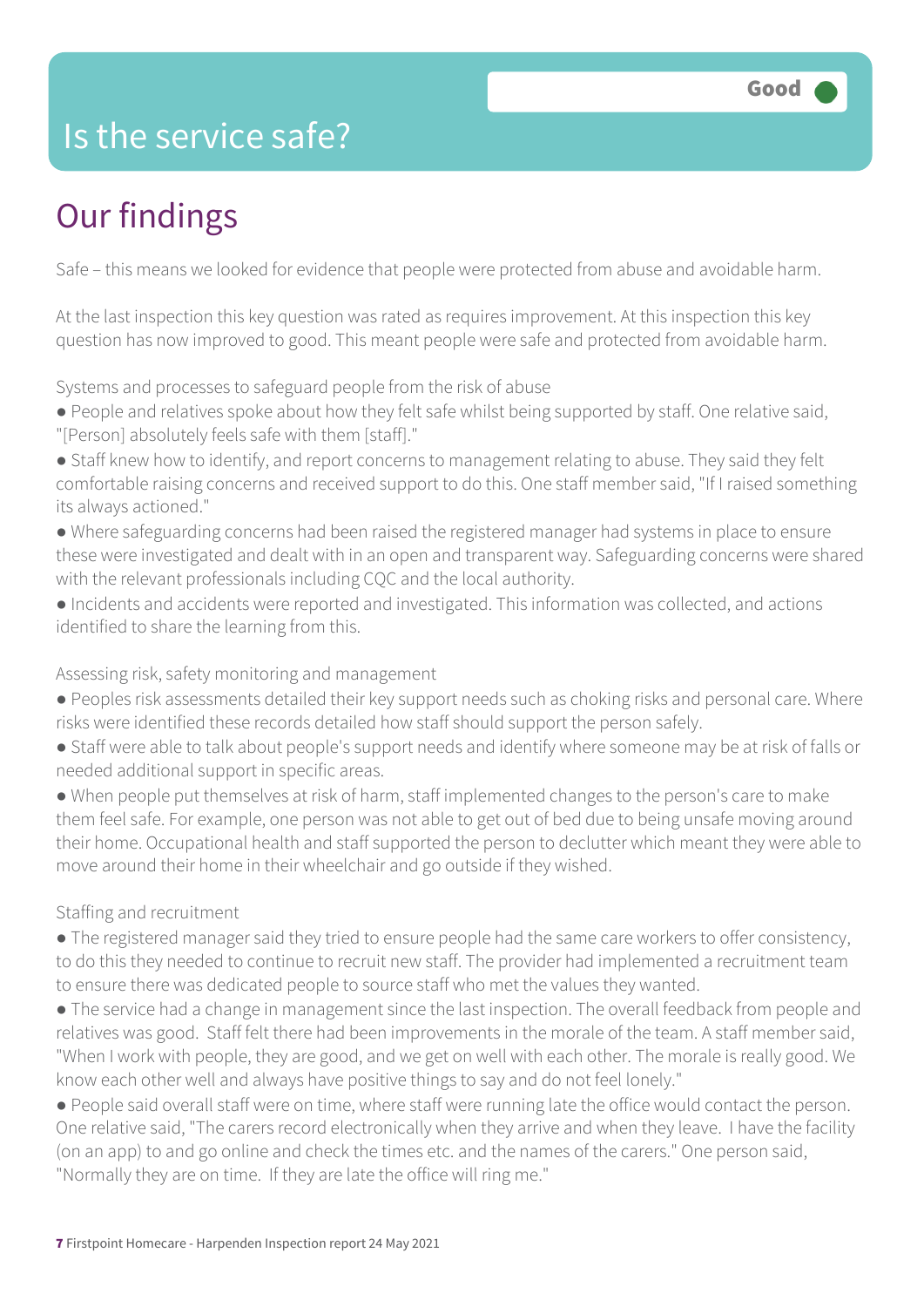● People were supported by staff who had been through a recruitment selection process. This included all pre-employment checks, such as references and a criminal record check.

Using medicines safely

- People received their medicines when they needed them. One relative said, "[Person] is given two types. They give [Person] it and then they record it in the electronic system."
- Staff had been training to administer medicines and records supported this.

Preventing and controlling infection

- Staff said they had enough personal protective equipment (PPE) when supporting people. People confirmed staff wore the correct PPE when they were being supported. One person said, "They wear masks, shields, gloves and aprons. They always sanitise their hands too before and after."
- Staff had access to regular testing, where people wanted staff to test before they entered their home the provider offered the rapid tests to offer assurance to people.
- Staff were cohorted together to minimise working with a number of different people.

• The management team completed spot checks where they checked on staff's infection prevention controls.

#### Learning lessons when things go wrong

- A number of examples were given where the staff were open about mistakes, concerns and accidents. They told us how they would learn from these and how these were shared this with the staff team.
- Staff said they felt comfortable in speaking up when things may have gone wrong.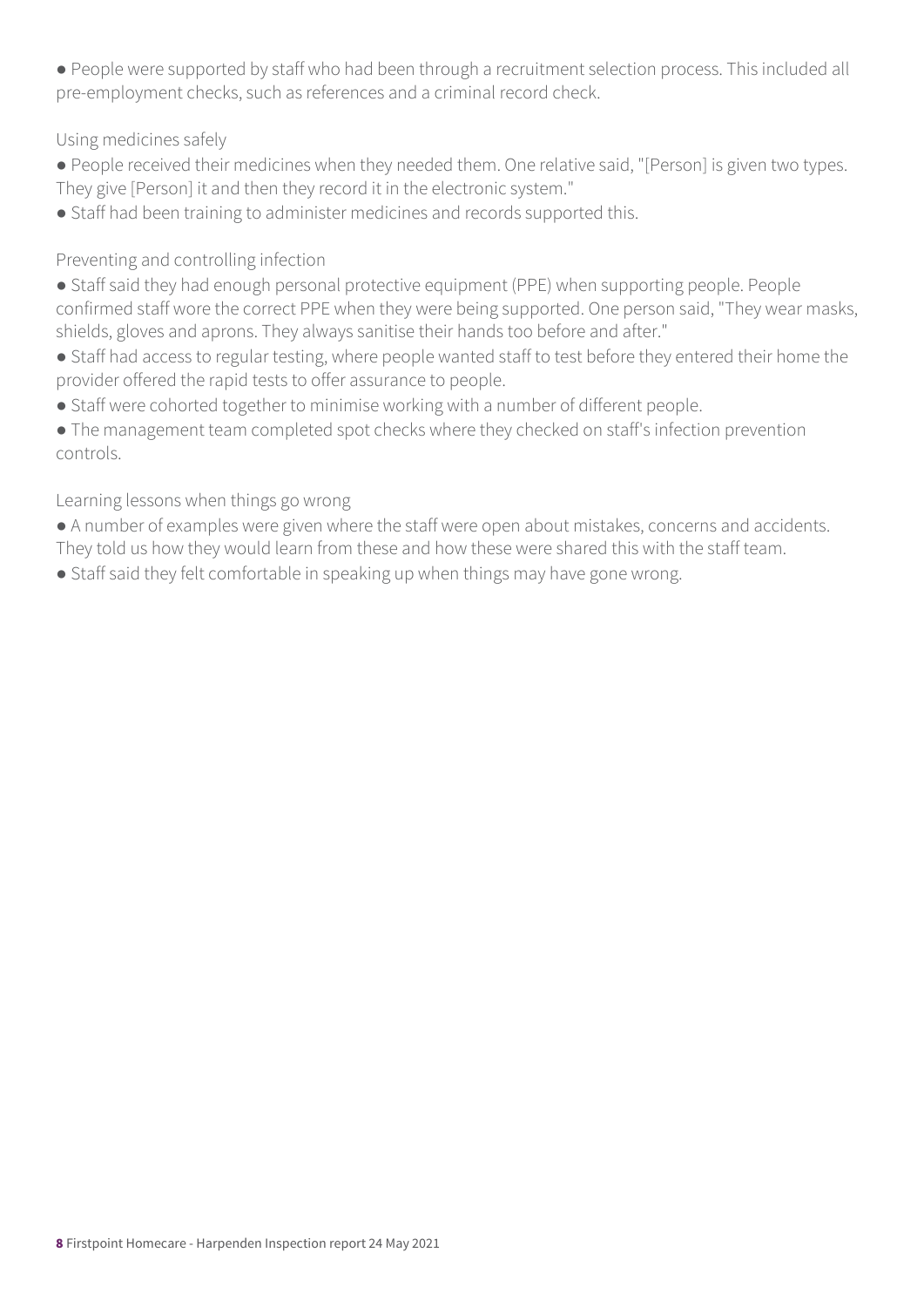### Is the service effective?

# Our findings

Effective – this means we looked for evidence that people's care, treatment and support achieved good outcomes and promoted a good quality of life, based on best available evidence.

At the last inspection this key question was rated as requires improvement. At this inspection this key question has now improved to good. This meant people's outcomes were consistently good, and people's feedback confirmed this.

Assessing people's needs and choices; delivering care in line with standards, guidance and the law

- People and relatives felt they had choice and control of their, and their family members support. One relative said, "[Person] has made great progress since having the care. [Person] demeanour has improved. The difference between when they came out of hospital and now is amazing."
- Staff gave examples of how they had supported people who had a change in their support need. An example of this was where one person felt scared at night living in their own home, however, was very keen to stay there. The staff member raised this, and they worked closely with the social worker and night support was offered. This meant the person felt safe and was able to stay in their own home.
- Staff had an electronic system where care plans and records were stored. This meant the management team and staff had access to up to date information on the day to day support for people.

Staff support: induction, training, skills and experience

- People and relatives felt the regular staff had the right mix of skills to support people. One person said, "They are trained for what they need to do."
- Staff said they felt they had the skills and knowledge to support people. Staff had training that was personalised to people's support needs. For example, dementia course, behaviours that may challenge and substance misuse.
- Staff said the provider was open to offer several different training courses to enhance their knowledge. One staff member said, "I am doing the 9-week dementia course and they will sign me up to the NVQ 3 and there is plenty of opportunity in addition to mandatory training."
- Staff had competency assessments for areas such as, medicines and manual handling.

Supporting people to eat and drink enough to maintain a balanced diet

● Where staff supported people to prepare meals their dietary needs were highlighted in their care plans. One relative said, "We provide the food and the carer prepares it. It is done well – [person] has dementia and can't now eat solid food so it all has to be mashed. [Person] has put on weight."

Staff working with other agencies to provide consistent, effective, timely care; Supporting people to live healthier lives, access healthcare services and support

● People had access to health care services and the registered manager gave an example of this. One person struggled to swallow their medicines and was chewing the tablets where this was not appropriate for the medicine. The staff contacted the GP who prescribed liquid medicine. The person had said their mood had dramatically improved since the changeover.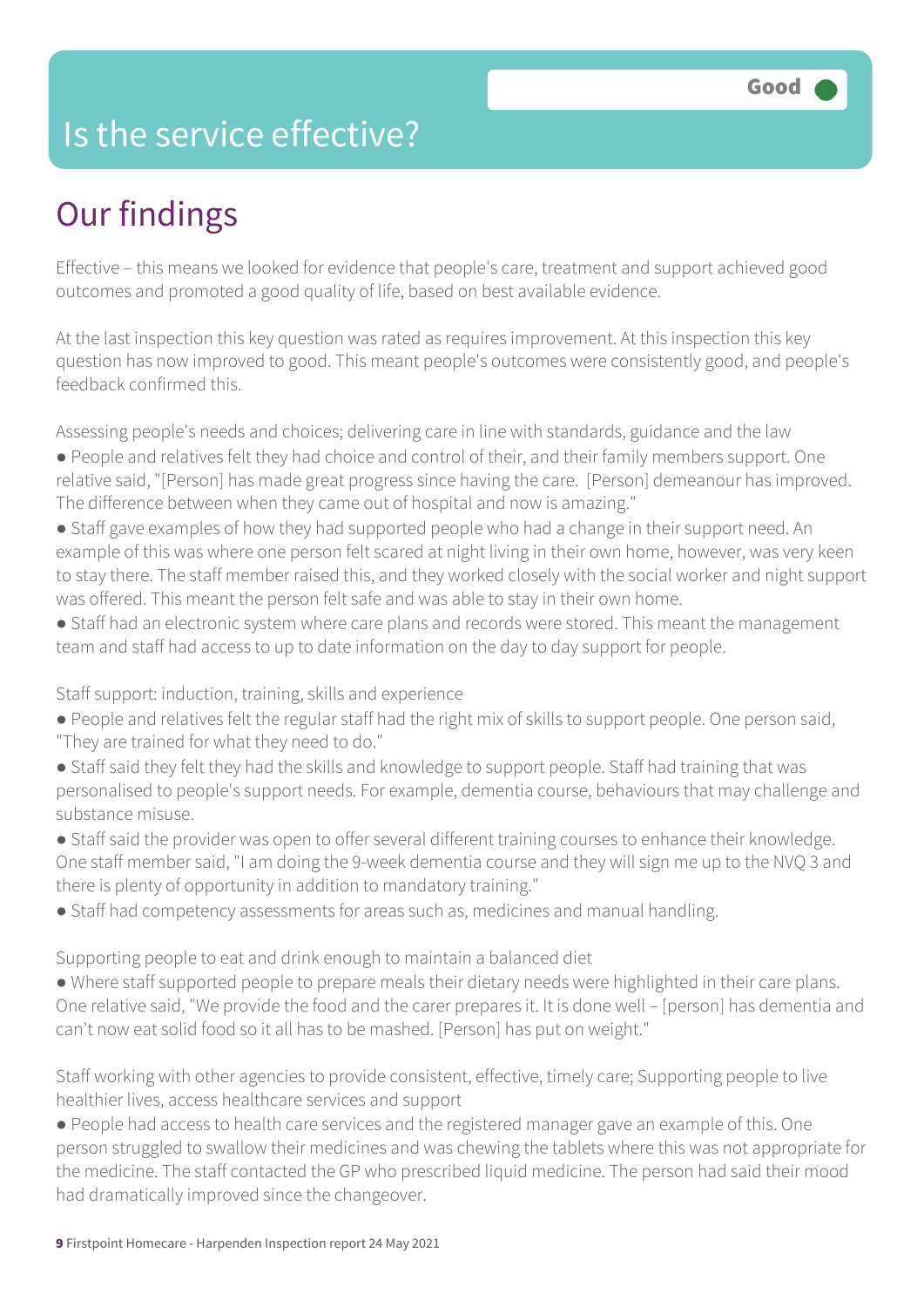Ensuring consent to care and treatment in line with law and guidance

The Mental Capacity Act 2005 (MCA) provides a legal framework for making particular decisions on behalf of people who may lack the mental capacity to do so for themselves. The Act requires that, as far as possible, people make their own decisions and are helped to do so when needed.

People can only be deprived of their liberty to receive care and treatment when this is in their best interests and legally authorised under the MCA. When they lack mental capacity to take particular decisions, any made on their behalf must be in their best interests and as least restrictive as possible.

We checked whether the service was working within the principles of the MCA, and whether any conditions on authorisations to deprive a person of their liberty had the appropriate legal authority and were being met.

● People were given choice and control over their lives and staff made all attempts to support people in the least restrictive way. One relative said, "There is a stringent plan and it is written down. They would give [Person] the opportunity to ask for something and they would do it. [Person] is in the front of their minds."

● People said although they did not mind, they felt where they had specified gender preference when being supported by staff and this was not always listened to. The registered manager said they would make it a priority to check with people to understand their preferences.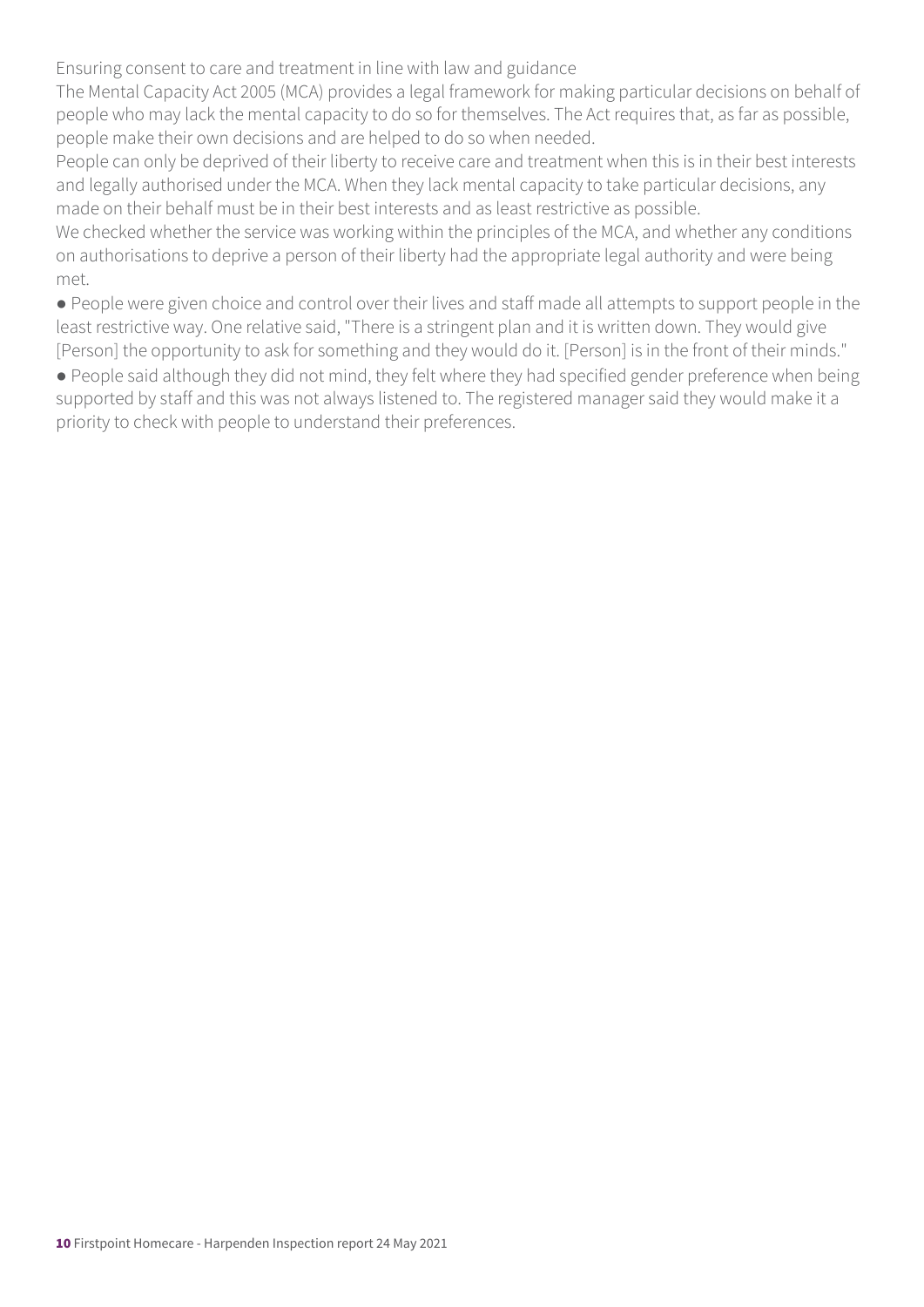### Is the service caring?

### Our findings

Caring – this means we looked for evidence that the service involved people and treated them with compassion, kindness, dignity and respect.

At the last inspection this key question was rated as good. At this inspection this key question has remained the same. This meant people were supported and treated with dignity and respect; and involved as partners in their care.

Ensuring people are well treated and supported; respecting equality and diversity; Respecting and promoting people's privacy, dignity and independence

- Most people felt staff were kind and they were happy with the support they received from the service. One person said, "They have a laugh with [Person]. They do as much as they can." A relative said, "They are respectful, and they engage with [Person] very well." However, one person said, "Some of them are not caring." We looked at the management's input and reviewed the complaints action plans and found the management team were consulting with the person and social services to resolve this and get a good outcome for them.
- Staff showed commitment when speaking about the people they supported. There were examples where staff had a great understanding of people's support needs, likes and dislikes and promoted independence. A relative said, "When [Person] first got care she was confined to the bedroom. [Person] was getting depressed. We asked to be taken downstairs. They did everything for us – sorted out the equipment etc. and after that [Person] life was greatly improved."
- People said they were treated with dignity and respect. One relative said, "They are good, gentle and kind. They maintain her dignity at all times. The carers have been [Person] family."

Supporting people to express their views and be involved in making decisions about their care

● People told us they were involved in developing their care plans and making decisions about their care. Where people could not make decisions about their care, family members were involved. One relative said, "The care plan is not in the book anymore – it is in Openpass (the electronic system). I can look at it on the internet and the family can access it. [Manager] is good. I can ring [manager] if anything changes.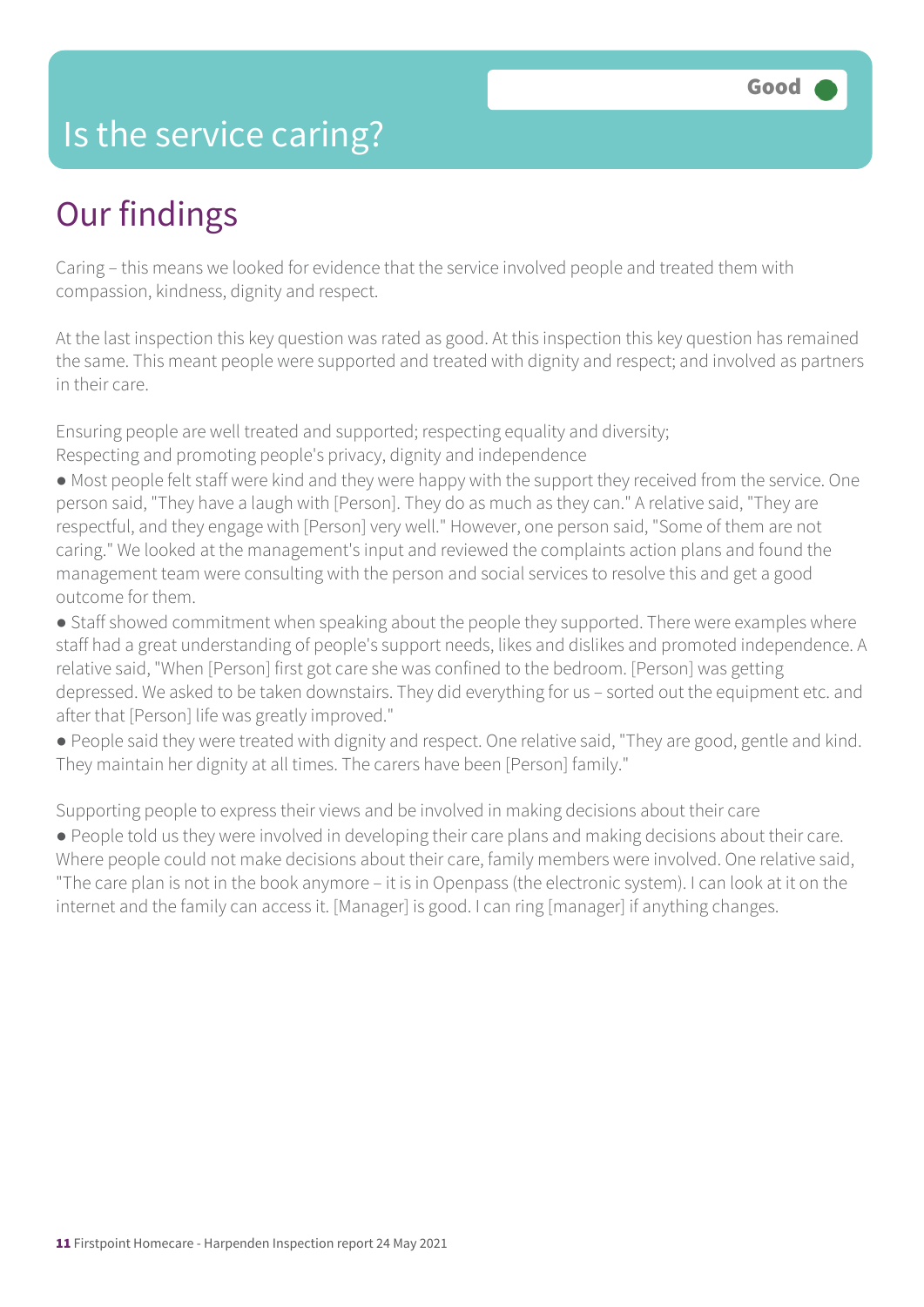### Is the service responsive?

# Our findings

Responsive – this means we looked for evidence that the service met people's needs.

At the last inspection this key question was rated as requires improvement. At this inspection this key question has now improved to good. This meant people's needs were met through good organisation and delivery.

Planning personalised care to ensure people have choice and control and to meet their needs and preferences; Supporting people to develop and maintain relationships to avoid social isolation; support to follow interests and to take part in activities that are socially and culturally relevant to them

- People and their relatives were involved in developing their care plans. People's needs were identified, and their choices and preferences were recorded and well known by staff. People's care plans and records used respectful language.
- Where possible staff tried to talk about people's hobbies and interests. For example, one person enjoyed how staff sat with them and went through old photos and talked about music they enjoyed.

#### Meeting people's communication needs

Since 2016 onwards all organisations that provide publicly funded adult social care are legally required to follow the Accessible Information Standard (AIS). The standard was introduced to make sure people are given information in a way they can understand. The standard applies to all people with a disability, impairment or sensory loss and in some circumstances to their carers.

- Where people needed to have additional resources to help them understand and communicate their wishes the staff ensured this was in place. For example, the staff have implemented picture cards to help with communication. Although, care plans had not been developed in an accessible format for people as this was through an electronic system.
- The provider had an accessible information standard policy which detailed possible solutions to consider when trying to communicate with people.

#### Improving care quality in response to complaints or concerns

- A complaints policy and procedure were in place which was shared with people. The registered manager reviewed all complaints to spot ongoing concerns and put actions in place to resolve these.
- The complaints record showed any concerns that had been raised had been responded to appropriately detailing actions and outcomes. However, we spoke with one person who was not satisfied with the outcome of the complaints process.

#### End of life care and support

- At the time of the inspection the service was not supporting anyone with end of life care. This was discussed as part of the care plan reviews and people were given the option to talk about this if they wish.
- The registered manager said if they supported someone with end of life care they would develop a care plan to discuss the person's wishes and would ensure staff were adequately trained.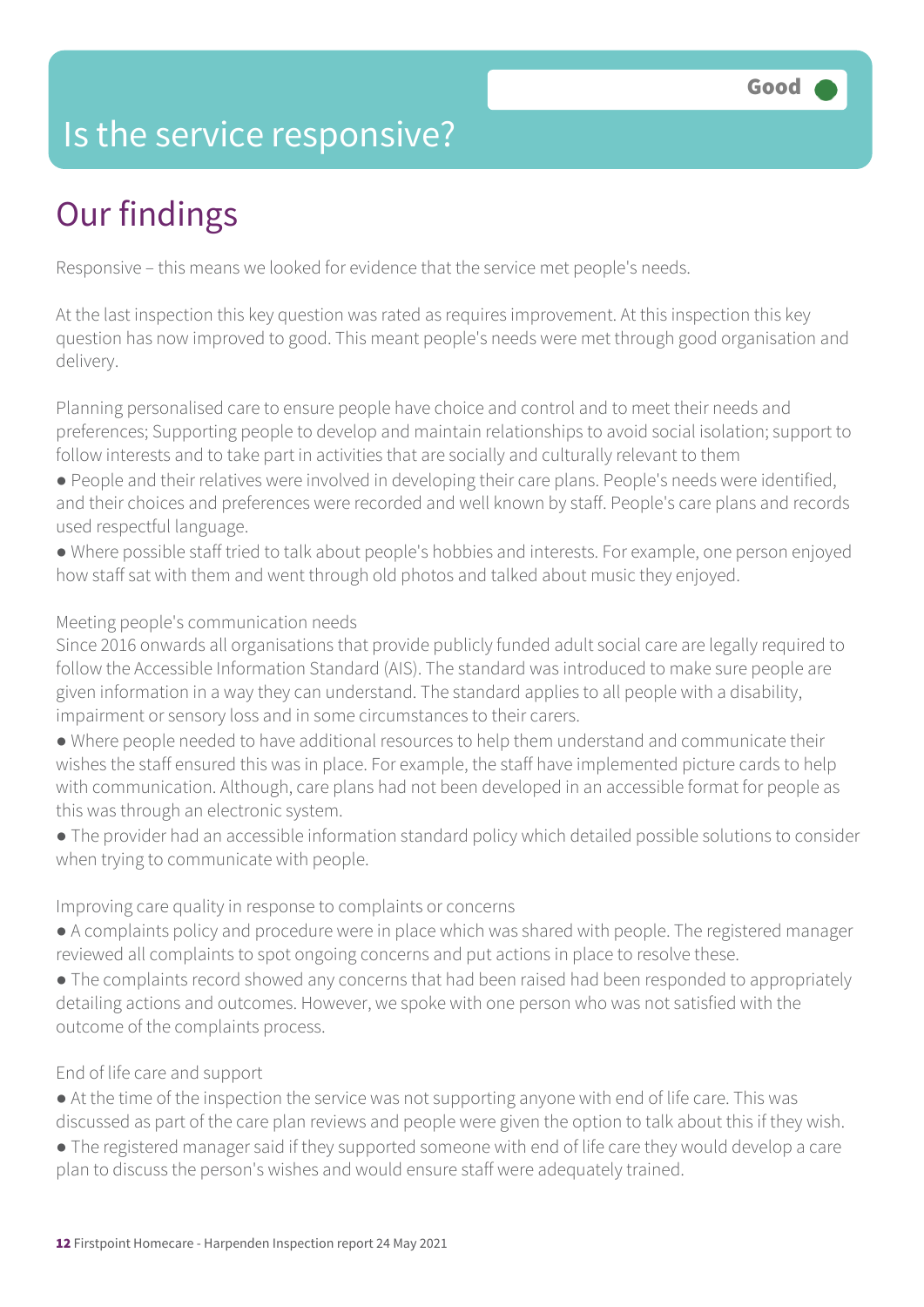### Is the service well-led?

### Our findings

Well-Led – this means we looked for evidence that service leadership, management and governance assured high-quality, person-centred care; supported learning and innovation; and promoted an open, fair culture.

At the last inspection this key question was rated as required improvement. At this inspection this key question has remained the same. This meant the service management and leadership was inconsistent. Leaders and the culture they created did not always support the delivery of high-quality, person-centred care.

At our last inspection the provider failed to implement quality assurance processes that identified where improvements were needed to ensure people received safe care and support and did not monitor the effectiveness of changes implemented as a result of feedback received. This was a breach of regulation 17 (Good Governance) of the Health and Social Care Act 2008 (Regulated Activities) Regulations 2014.

Enough improvement had been made at this inspection and the provider was no longer in breach of regulation 17.

Managers and staff being clear about their roles, and understanding quality performance, risks and regulatory requirements

- The provider and registered manager were continuing to drive improvements in the service and were aware they were still in the initial stages of their action plan. It was acknowledged that the registered manager needed to ensure the quality of care given continued as they started to embed new changes.
- The provider and registered manager had leader meetings which discussed the service at a strategic level which spoke about systems to be implemented to improve the care. This was then filtered down to the local team meetings.
- From the last inspection there had been a change in management. Staff confirmed they were now confident in the improvements that had been made since then. One staff member said, "There has definitely been a big change in management and communication, and we feel more informed. Overall, everything feels more uplifted and that much happier."
- The registered manager could show they had oversight of the service. This was through audits, spot checks and regular communication with the staff team.
- The registered manager gathered information from care plans, recordings and feedback from staff to inform their quality assurance. This fed into overall analysis and lessons learnt. Looking at the support call times and the duration. The manager had improved ways in which they used the current systems to ensure staff had to check in and out of care calls, in addition people and relatives had access to this information to offer openness.
- Staff told us, the management team were visible and were available if anyone needed to speak with them. Staff spoke about the out of hours service being available if they needed support.

Promoting a positive culture that is person-centred, open, inclusive and empowering, which achieves good outcomes for people; Engaging and involving people using the service, the public and staff, fully considering